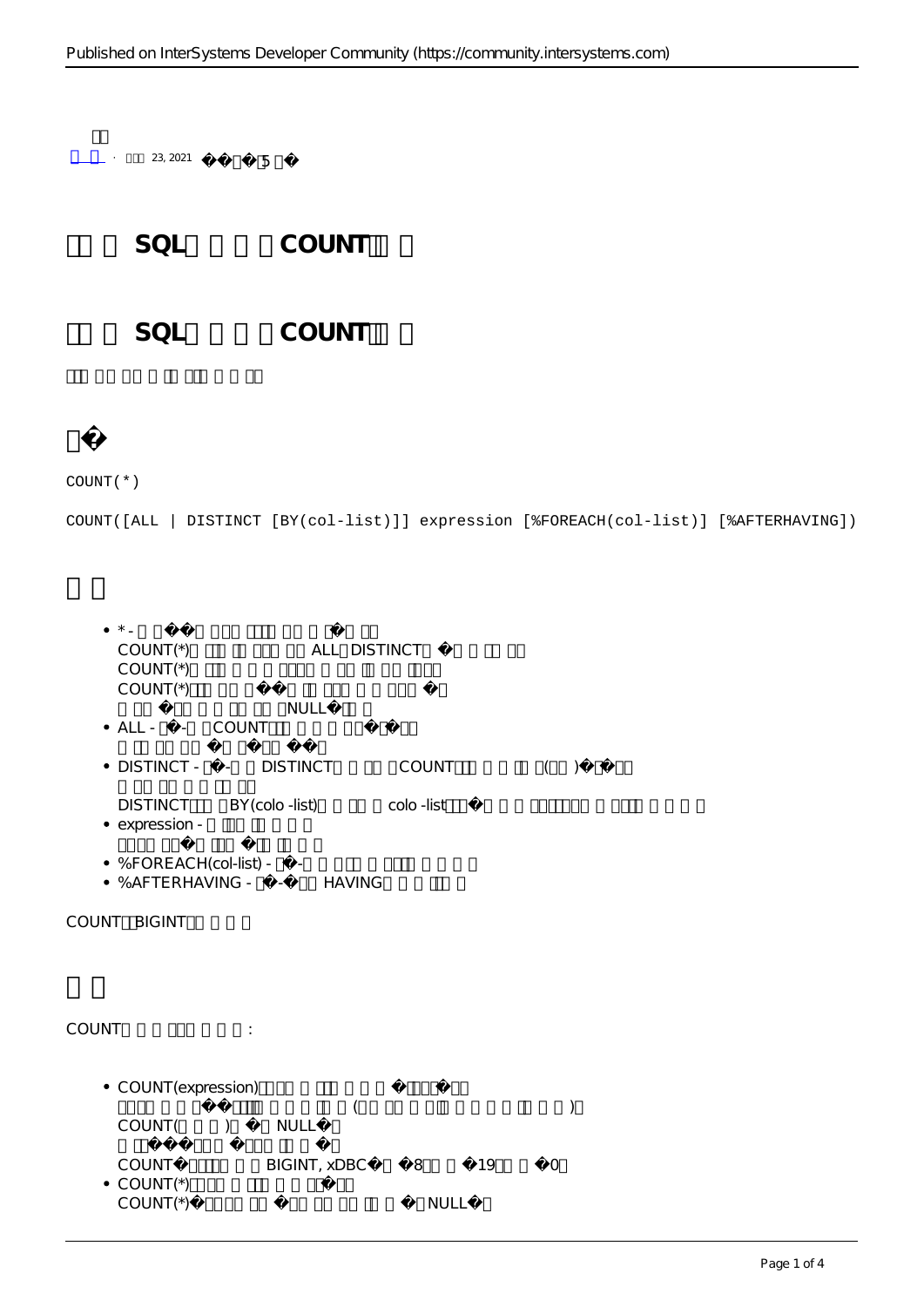```
COUNT SELECT
COUNT SELECT HAVING
COUNT WHERE
COUNT JOIN ON SELECT
                 COUNT(expression) DISTINCT
DISTINCT ( )
\mathcal{L}%SQLUPPER
                                               count (distinct (%EXACT(field)))
COUNT DISTINCT NULL
COUNT(DISTINCT BY(col2) col1) col2 col1 ;
        col2 NULL
ALL null null
                ALL
             COUNT O NULL, the country of the state of the state of the state of the state of the state of the state of the state of the state of the state of the state of the state of the state of the state of the state of the state o
     \bulletPROM, The Local Secretary of Local Secretary of Local Secretary of Local Secretary of Local Secretary of Local Secretary of Local Secretary of Local Secretary of Local Secretary of Local Secretary of Local Secretary of 
       \bigcapCOUNT O:
                  NUII%ROWCOUNT 1
       如下示例所示:
ClassMethod Count()
{
     s myquery = 3
    s myquery(1) = "SELECT COUNT(*) AS Recs, COUNT(Name) AS People, "
     s myquery(2) = "AVG(Age) AS AvgAge,MAX(Age) AS MaxAge,CURRENT_TIMESTAMP AS Now"
     s myquery(3) = " FROM Sample.Employee WHERE Name %STARTSWITH 'ZZZ'"
     s tStatement = ##class(%SQL.Statement).%New()
      s qStatus = tStatement.%Prepare(.myquery)
      if qStatus'=1 {
          w "%Prepare failed:" 
          d $System.Status.DisplayError(qStatus) 
          q
      }
     s rset = tStatement.%Execute()
     d rset.%Display()
     w !,"Rowcount:",rset.%ROWCOUNT
}
DHC-APP> d ##class(PHA.TEST.SQLCommand).Count()
Recs People AvgAge MaxAge Now
0 0 2021-12-20 20:58:17
1 Rows(s) Affected
Rowcount:1
```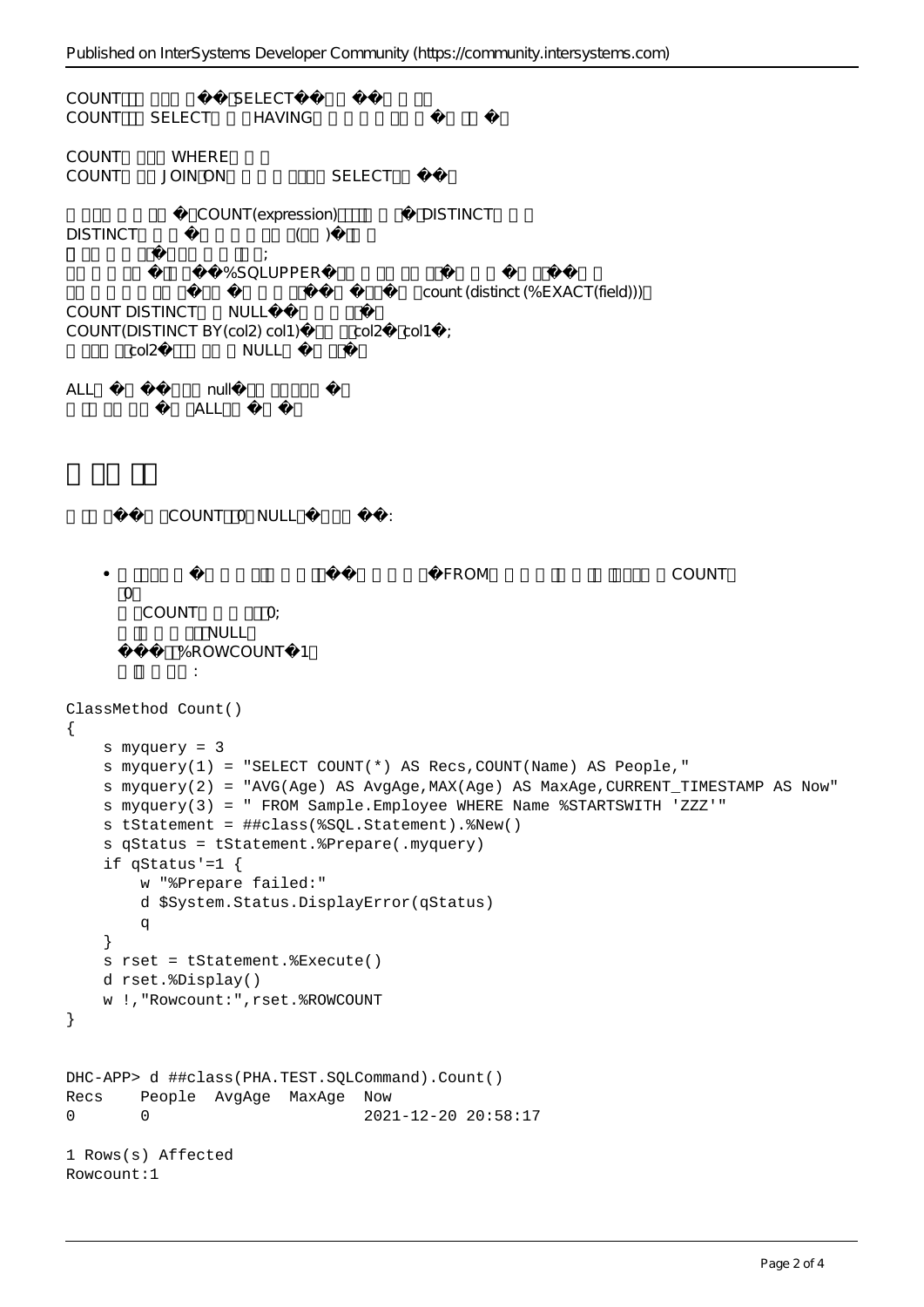```
select-list FROM TOP
    \bullet0 COUNT NULL
            %ROWCOUNT 0
             COUNT %ROWCOUNT 0:
ClassMethod Count1()
{
     s myquery = 2
     s myquery(1) = "SELECT COUNT(*) AS Recs,COUNT(Name) AS People,$LENGTH(Name) AS Na
meLen"
     s myquery(2) = " FROM Sample.Employee WHERE Name %STARTSWITH 'ZZZ'"
     s tStatement = ##class(%SQL.Statement).%New()
     s qStatus = tStatement.%Prepare(.myquery)
     if qStatus'=1 {
        w "%Prepare failed:" 
         d $System.Status.DisplayError(qStatus) 
q
     }
     s rset = tStatement.%Execute()
     d rset.%Display()
     w !,"Rowcount:",rset.%ROWCOUNT
}
DHC-APP> d ##class(PHA.TEST.SQLCommand).Count1()
Recs People NameLen
0 Rows(s) Affected
Rowcount:0
    \bulletC<sup>(1)</sup> COUNT(*) 1%ROWCOUNT 1
     如下示例所示:
ClassMethod Count2()
{
     s myquery = "SELECT COUNT(*) AS Recs"
     s tStatement = ##class(%SQL.Statement).%New()
     s qStatus = tStatement.%Prepare(myquery)
     if qStatus'=1 {
        w "%Prepare failed:" 
         d $System.Status.DisplayError(qStatus) 
q
     }
     s rset = tStatement.%Execute()
     d rset.%Display()
     w !,"Rowcount:",rset.%ROWCOUNT
}
DHC-APP> d ##class(PHA.TEST.SQLCommand).Count2()
Recs
1
1 Rows(s) Affected
Rowcount:1
```